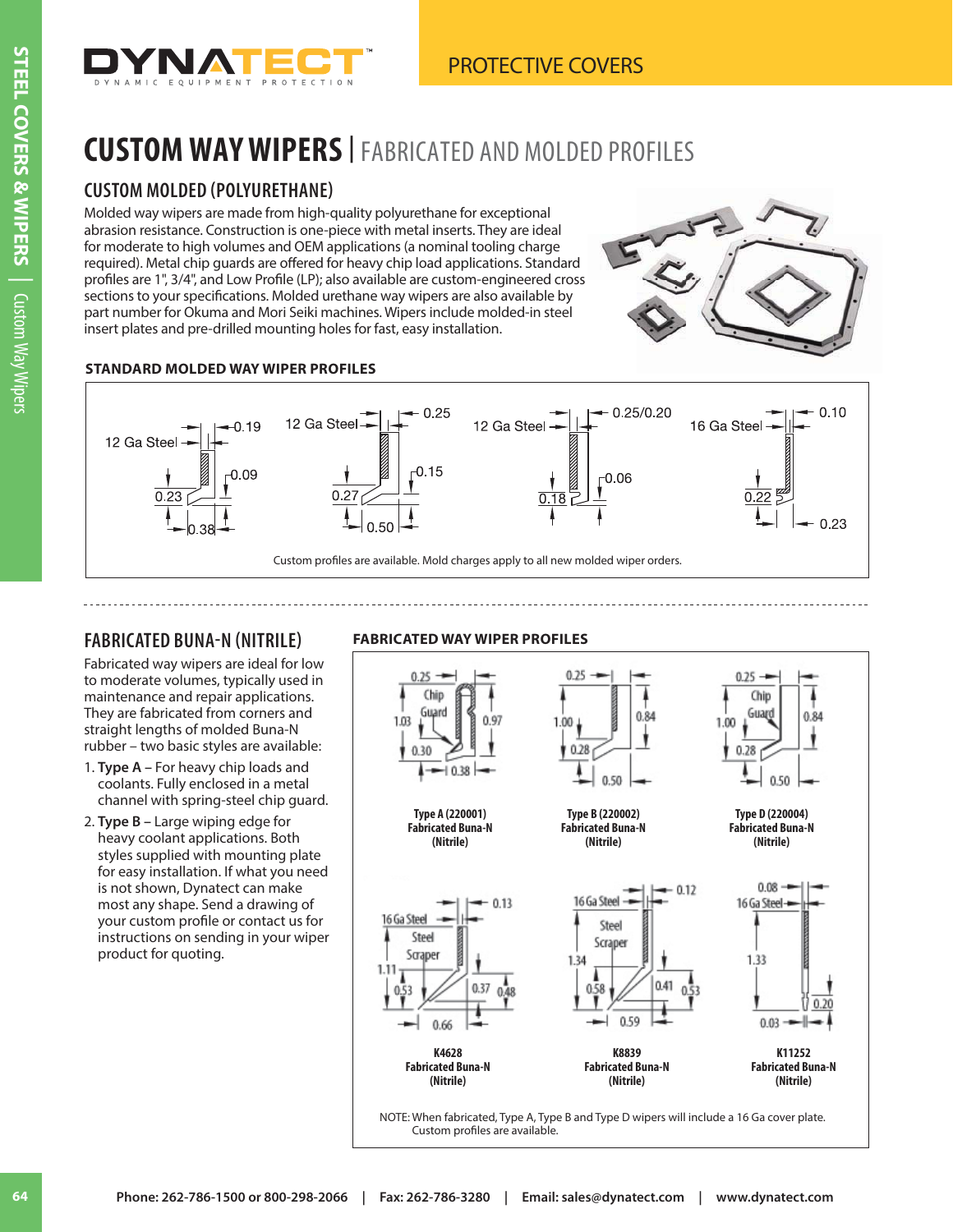

# **STOCK WAY WIPERS**

Gortite® stock wipers save costly maintenance, reduce downtime, and prolong the service life of machine tool ways. They are molded from abrasion and oil-resistant Buna-N elastomer. Four types of molded wipers and two types of steel edged way wipers are available from stock for fast delivery, without tooling charges.

## **STANDARD MOLDED STOCK WAY WIPERS**

All four types employ the same style wiping member and are available in standard 22" lengths, which can be easily cut to required lengths. Oversized holes may be drilled in wiper and screws may be used to attach wiper to sliding member. Use of oversized holes makes it easy to adjust the wiper closer to the way for extended service life.

- **Type A (Part No. 220001)** Metal enclosed molded wiper with a finger spring to act as a chip guard
- **Type B (Part No. 220002)** Molded wiper with metal strip bonded to one side
- **Type C (Part No. 220003)** Molded wiper only. Recommend use of metal mounting plate
- **Type D (Part No. 220004)** Molded wiper with light metal strip which acts as finger spring and chip guard





**Type A**





Type B Type C Type C Type B Type D



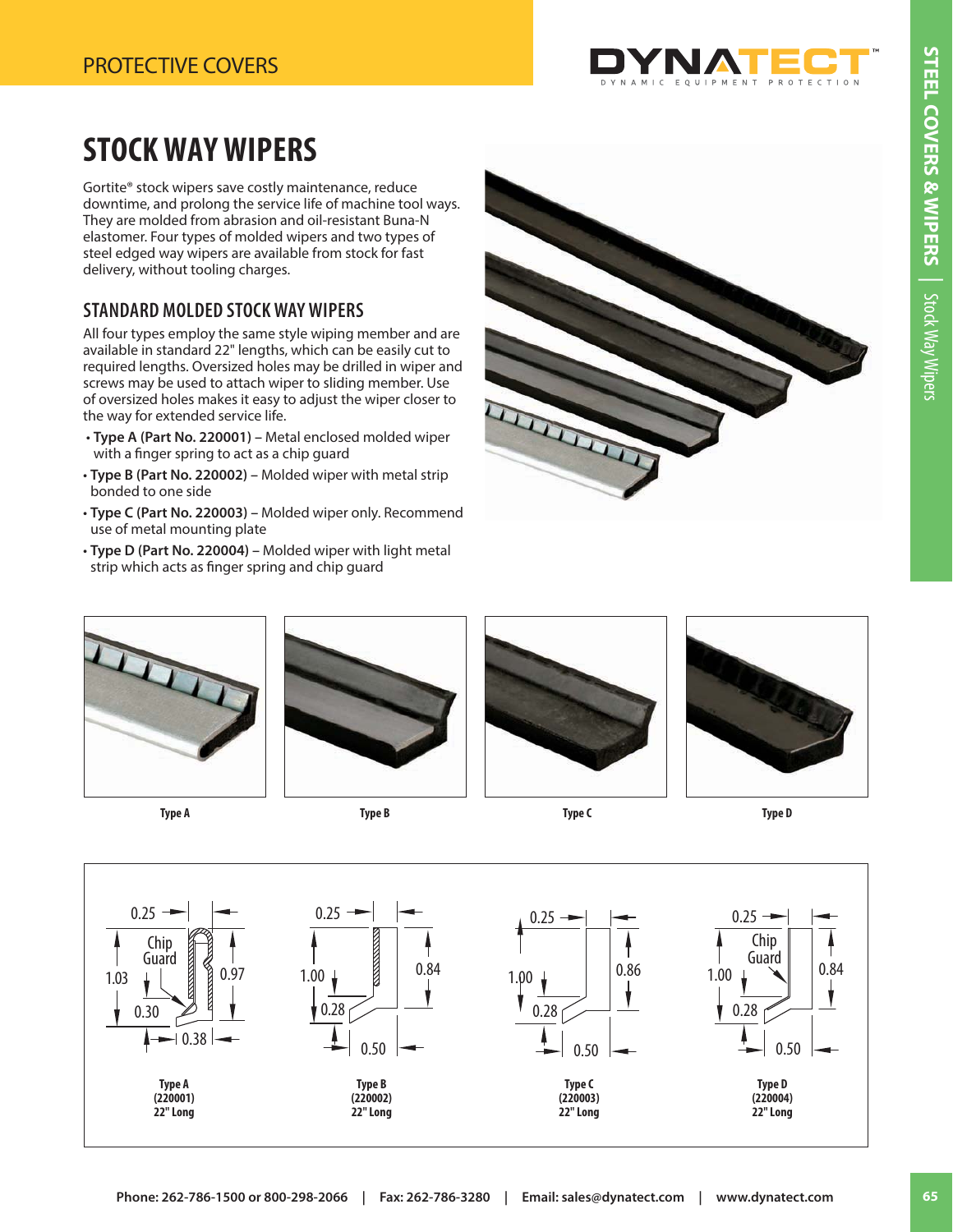

# **STOCK WAY WIPERS**

### **ADDITIONAL STOCK WIPERS**

- **Part No. K1505** 96" Long
- **Part No. SK7062** 3/4" Molded 30" Long
- **Part No. SK7082-30** Low Profile Molded – 30" Long



### **STEEL EDGE KNEE WIPERS**

Buna-N (Nitrile) rubber wiper with molded-in steel mounting plate, and a thin spring-steel guard along the length of the wiping edge. A unique wiper for tough applications where the aggressive properties of the spring-steel against the surface being wiped are required along with the flex of the rubber hinge (easily cut to the required length). Oversized holes may be drilled for easy installation and adjustment.

- **Part No. K4628** Available in 27" Lengths
- **Part No. K8839** Available in 31.5" Lengths



**To place an order, call or email us at the number below. Please note, we will send a quotation for your approval before processing your order.**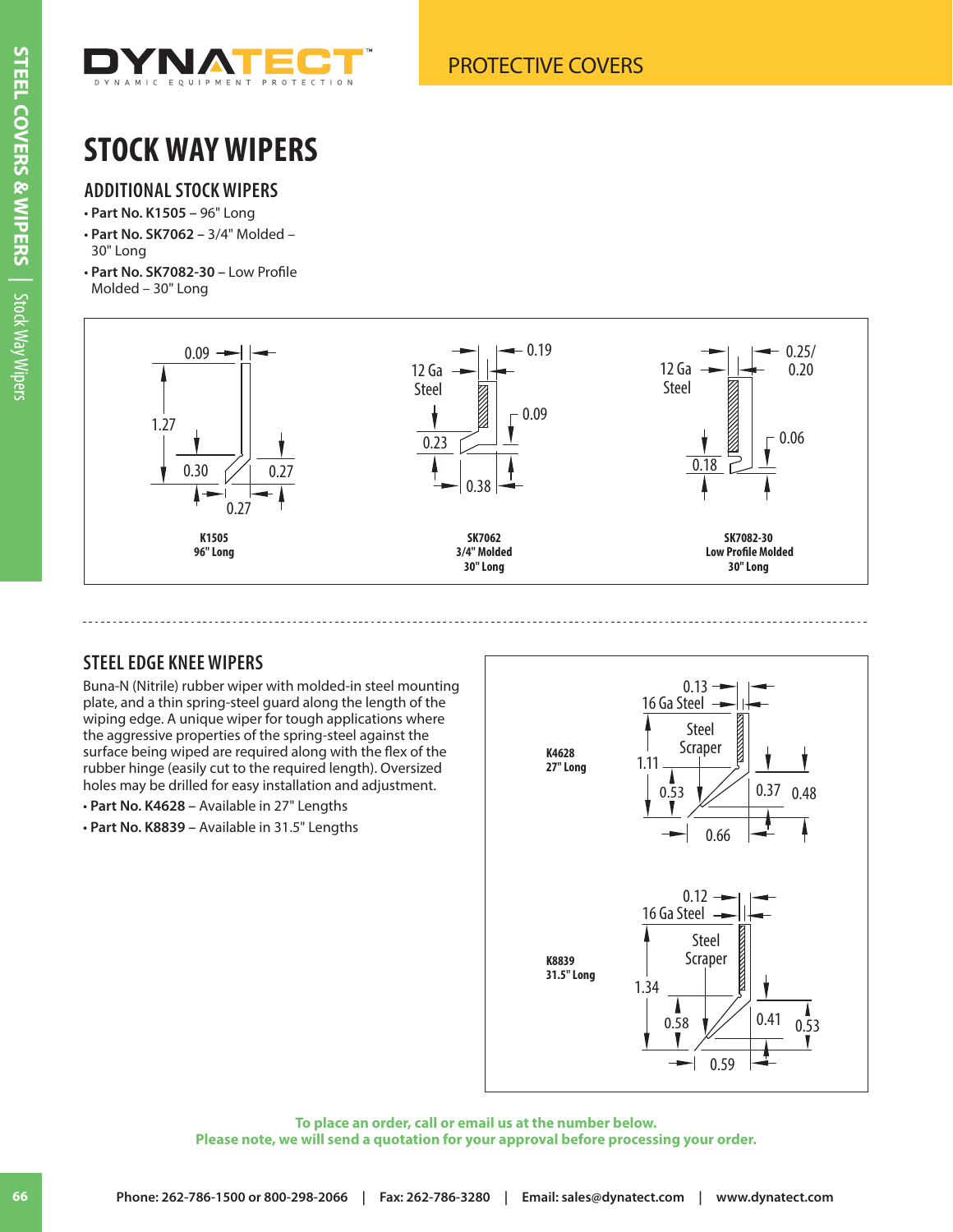

# **telaflex**® **Replacement parts** for telescopic way cover maintenance & repair

In addition to way cover repair, Dynatect offers a comprehensive stock of replacement parts for telescoping way covers:

- Extruded & Molded Urethane Wipers (see chart below and 2nd page for drawings)
- Steel Wiper Channels and Guards (see chart below and 3rd page drawings)
- Replacement Riders & Rollers\*
- Brass Wear Strips\*

\*contact Dynatect Sales for options: 800-298-2066

| <b>Extruded and Molded Urethane Wipers</b> |                                             |              |                                                   |      |
|--------------------------------------------|---------------------------------------------|--------------|---------------------------------------------------|------|
| Part No.                                   | Part Description (Item No.)                 | Color        | Length                                            | Unit |
| <b>TFW-1/8</b>                             | 1/8" Wiper x 5' Long (2000167)              | <b>Black</b> | 60''                                              | Each |
| $TFW-1/2$                                  | 1/2" Wiper x 8' Long (2000004)              | <b>Black</b> | 96''                                              | Each |
| <b>TFW-3/4</b>                             | 3/4" Wiper x 8' Long (2000005)              | <b>Black</b> | 96''                                              | Each |
| TFW-MA8 (N6)                               | MA-8 Wiper x 19.69" Long (2000150-2A)       | <b>Black</b> | 19.69" (500 mm)                                   | Each |
| <b>TFW-MA12 (N7)</b>                       | MA-12 Wiper x 19.69" Long (2000150-1A)      | <b>Black</b> | 19.69" (500 mm)                                   | Each |
| <b>TFW-5/16N</b>                           | 5/16" Wiper w/Ridge x 8' Long (2000218)     | <b>Black</b> | 96''                                              | Each |
| <b>TFW-1/2N</b>                            | 1/2" Wiper w/Ridge x 8' Long (2000222)      | <b>Black</b> | 96''                                              | Each |
| <b>TFW-740</b>                             | 740 Wiper (740)                             | <b>Black</b> | <b>Customer Specified</b>                         | Each |
| TFW-PR2                                    | PR2 Wiper & Channel Guard (MPWIP-6-4-02)    | <b>Black</b> | <b>Customer Specified</b>                         | Each |
| TSA-M16                                    | TSAM16 Wiper (MPWIP-6-4-05)                 | <b>Black</b> | <b>Customer Specified</b>                         | Each |
| TFW-N4                                     | N4 Wiper, Channel & Guard (MPWIP-6-4-06)    | <b>Black</b> | <b>Customer Specified</b>                         | Each |
| TSA-M19                                    | TSAM19 Wiper (MPWIP-6-4-06)                 | <b>Black</b> | <b>Customer Specified</b>                         | Each |
| AA00754                                    | Nitta Wiper w/ Guard (AA00754)              | <b>Black</b> | 1000mm                                            | Each |
| <b>Steel Wiper Channels &amp; Guards</b>   |                                             |              |                                                   |      |
| Part No.                                   | Part Description (Item No.)                 |              | Length                                            | Unit |
| $TFC-1/8$                                  | Channel for 1/8" Wiper x 4' Long (2000170)  |              | 48"                                               | Each |
| $TFC-1/2$                                  | Channel for 1/2" Wiper x 3' Long (T15876-1) |              | 36''                                              | Each |
| $TFC-3/4$                                  | Channel for 3/4" Wiper x 3' Long (T15876-2) |              | 36''                                              | Each |
| <b>TFCG-741</b>                            | Channel & Guard for 740 Wiper Lip (741)     |              | <b>Customer Specified</b><br>(5' max. increments) | Each |
| $TFG-1/8$                                  | Guard for 1/8" Wiper x 2' Long (SK7976-1)   |              | 24''                                              | Each |
| $TFG-1/2$                                  | Guard for 1/2" Wiper x 4' Long (SK7976-2)   |              | 48''                                              | Each |
| $TFG-3/4$                                  | Guard for 3/4" Wiper x 4' Long (SK7976-2)   |              | 48"                                               | Each |
| TFG-MA8 (N6)                               | Guard for MA-8 Wiper x 3' Long (K17593)     |              | 36''                                              | Each |
| TFG-MA12 (N7)                              | Guard for MA-12 Wiper x 3'Long (K17592)     |              | 36''                                              | Each |

**Contact**

**Global Headquarters** 2300 South Calhoun Road New Berlin, WI 53151

phone: +1 262 786-1500 fax: +1 262 786-3280 email: sales@dynatect.com

#### **dynatect.com**

**Dynatect®** is a proprietary trademark of **Dynatect** Manufacturing, Inc. | © 2014 Dynatect Manufacturing, Inc.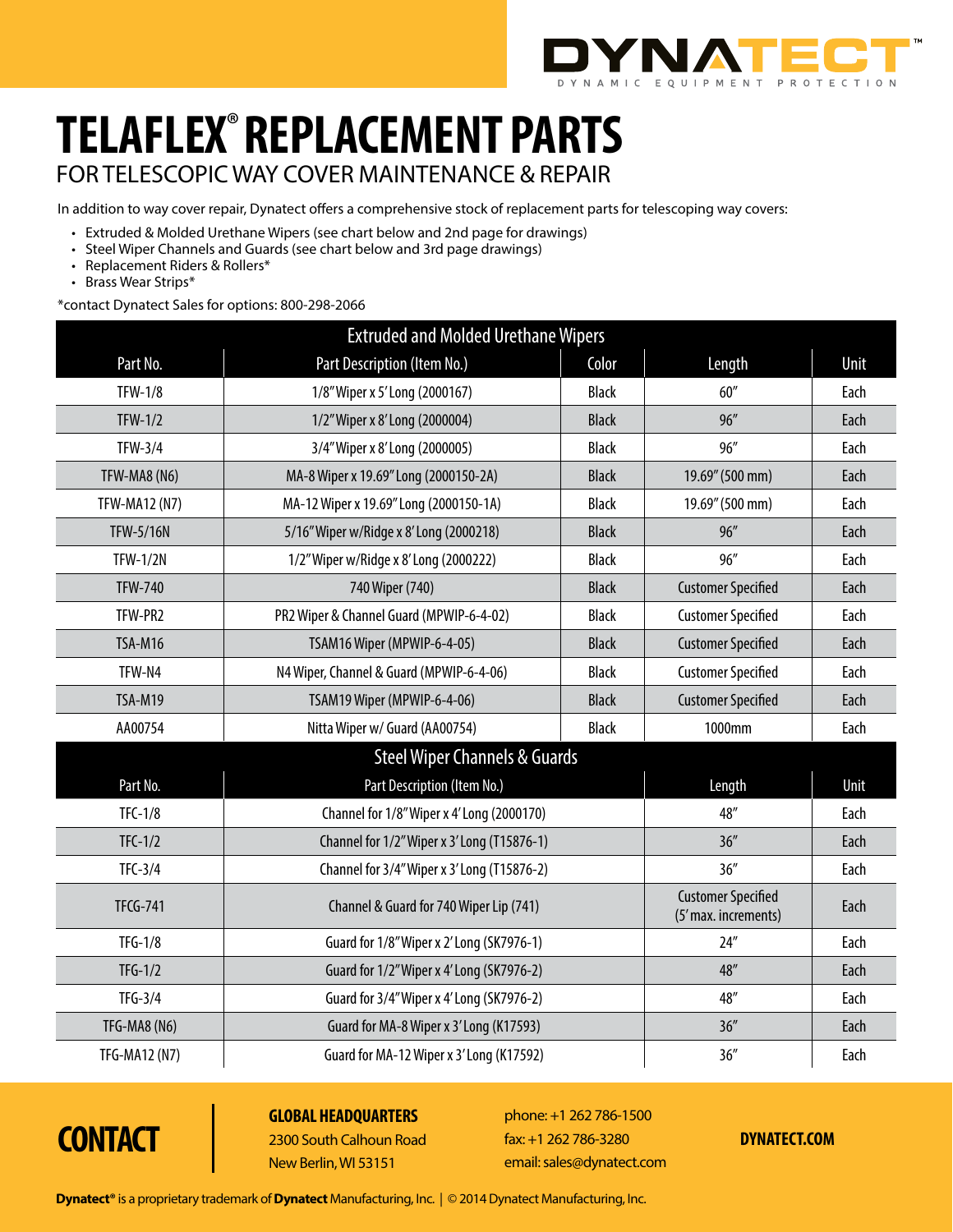

## EXTRUDED AND MOLDED URETHANE WIPERS